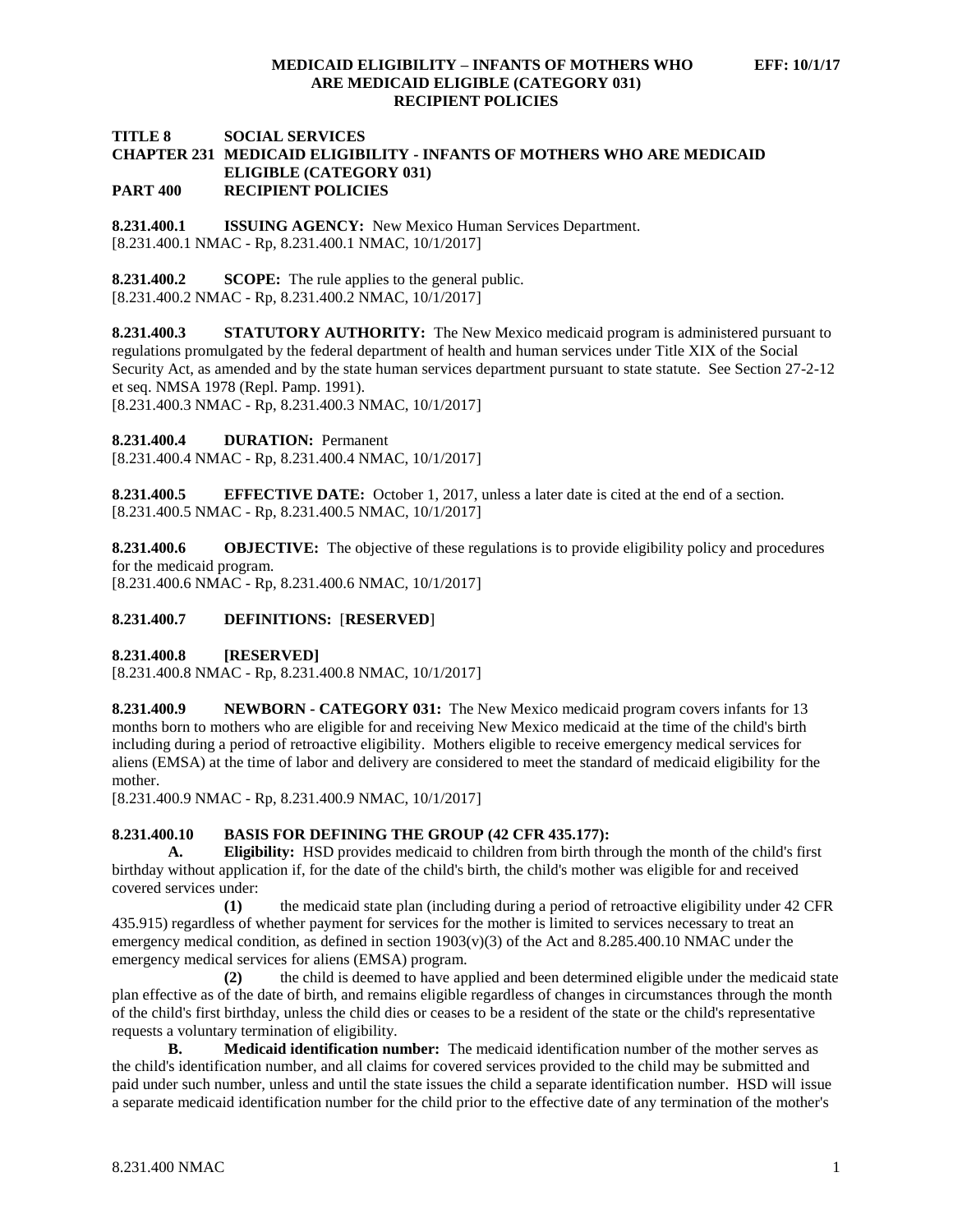### **MEDICAID ELIGIBILITY – INFANTS OF MOTHERS WHO EFF: 10/1/17 ARE MEDICAID ELIGIBLE (CATEGORY 031) RECIPIENT POLICIES**

eligibility or prior to the date of the child's first birthday, whichever is sooner, except that HSD will issue a separate medicaid identification number in the case of a child born to a mother:

**(1)** whose coverage is limited to services necessary for the treatment of an emergency medical condition, consistent with 42 CFR 435.139 or 435.350 and 8.285.400.10 NMAC under the EMSA program; or

**(2)** who received medicaid in another state on the date of birth. [8.231.400.10 NMAC - Rp, 8.231.400.10 NMAC, 10/1/2017]

# **8.231.400.11 GENERAL RECIPIENT REQUIREMENTS: [RESERVED]**

[8.231.400.11 NMAC - Rp, 8.231.400.11 NMAC, 10/1/2017]

**8.231.400.12 USE OF SOCIAL SECURITY NUMBER:** The infant is not required to have a social security number as a condition of eligibility.

[8.231.400.12 NMAC - Rp, 8.231.400.12 NMAC, 10/1/2017]

**8.231.400.13 CITIZENSHIP:** An eligible newborn is considered to have met the citizenship and identity requirements.

[8.231.400.13 NMAC - Rp, 8.231.400.13 NMAC, 10/1/2017]

**8.231.400.14 RESIDENCE:** To be eligible for medicaid, an applicant/recipient must be physically present in New Mexico on the date of application or final determination of eligibility and must have demonstrated intent to remain in the state. A temporary absence from the state does not prevent eligibility. A temporary absence exists if the applicant/recipient leaves the state for a specific purpose with a time-limited goal, and intends to return to New Mexico when the purpose is accomplished.

[8.231.400.14 NMAC - Rp, 8.231.400.14 NMAC, 10/1/2017]

#### **8.231.400.15 SPECIAL RECIPIENT RESPONSIBILITIES: [RESERVED]**

[8.231.400.15 NMAC - Rp, 8.231.400.15 NMAC, 10/1/2017]

**8.231.400.16 AGE:** An applicant/recipient newborn is eligible for medicaid under this category from birth through the month of the child's first birthday. [8.231.400.16 NMAC - Rp, 8.231.400.16 NMAC, 10/1/2017]

**8.231.400.17 RECIPIENT RIGHTS AND RESPONSIBILITIES:** An applicant/recipient is responsible for establishing his/her eligibility for medicaid. As part of this responsibility, the applicant/recipient must provide required information and documents or take the actions necessary to establish eligibility. Failure to do so must result in a decision that eligibility does not exist. An applicant/recipient must also grant the human services department (HSD) permission to contact other persons, agencies or sources of information which are necessary to establish eligibility.

[8.231.400.17 NMAC - Rp, 8.231.400.17 NMAC, 10/1/2017]

**8.231.400.18 ASSIGNMENT OF SUPPORT:** Assignment of child support rights is not required for applicants/recipients eligible for category 031. [8.231.400.18 NMAC - Rp, 8.231.400.18 NMAC, 10/1/2017]

#### **HISTORY OF 8.231.400 NMAC:**

Pre-NMAC History: The material in this part was derived from that previously filed with the State Records Center. ISD 290.1000, Medical Assistance for Woman and Children, filed 11/13/1984. ISD FA 830, Medical Assistance for Woman and Children and AFDC Related Groups, filed 2/10/1988. MAD Rule 830, Medical Assistance for Women and Children and AFDC - Related Groups, filed 8/11/1988. MAD Rule 830, Medical Assistance for Women and Children and AFDC - Related Groups; filed 9/8/1988. MAD Rule 830, Medical Assistance for Women and Children and AFDC - Related Groups; filed 9/30/1988. MAD Rule 830, Medical Assistance for Women and Children and AFDC - Related Groups; filed 12/1/1988. MAD Rule 830, Medical Assistance for Women and Children and AFDC - Related Groups; filed 3/31/1989. MAD Rule 830, Medical Assistance for Women and Children and AFDC - Related Groups; filed 6/8/1989.